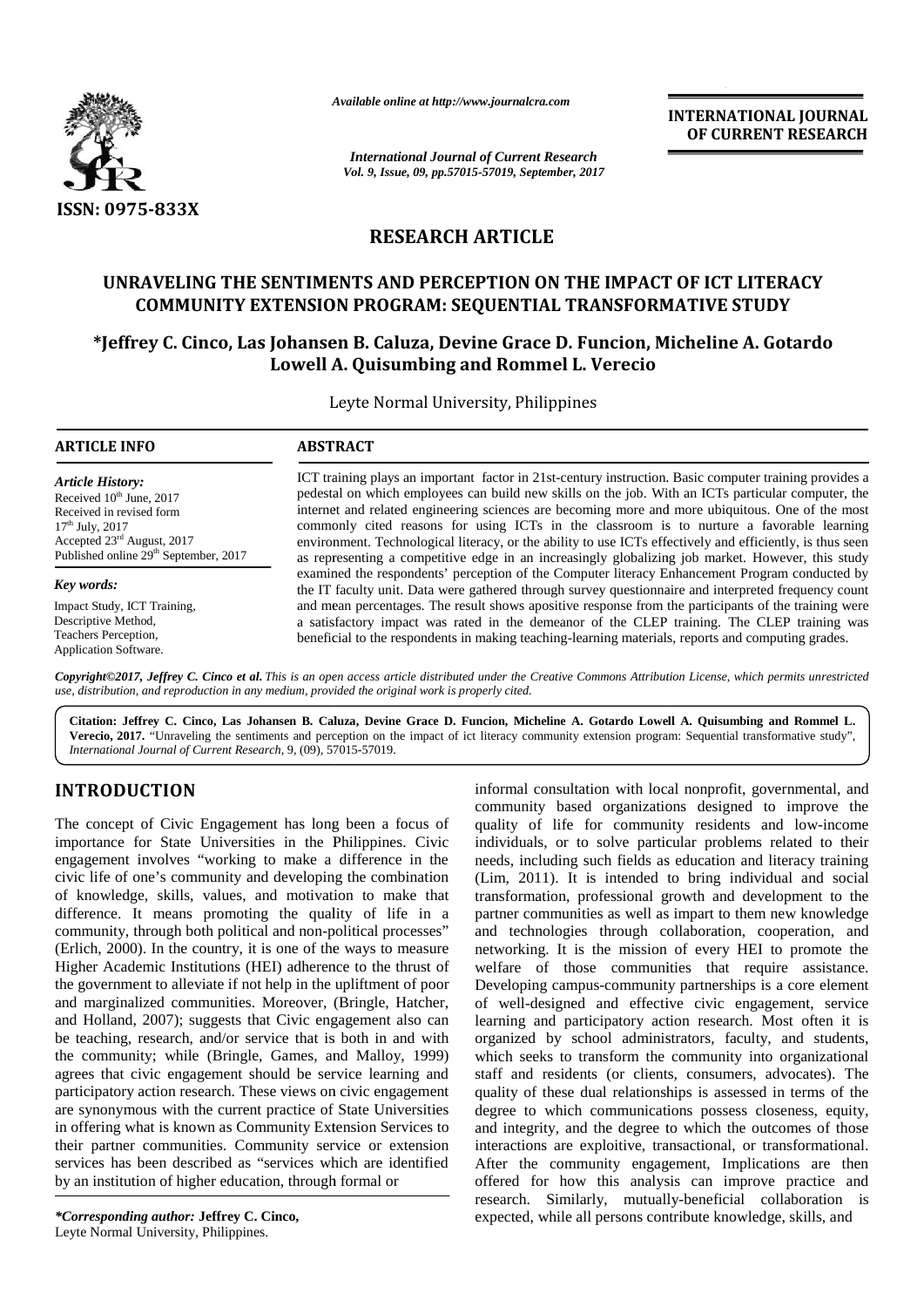experience in determining the issues to be addressed, the questions to be asked, the problems to be resolved, the strategies to be used, the outcomes that are considered desirable, and the indicators of success (Bringle *et al*., 2012). The San Jose Central School (SJCS), an Elementary school in Tacloban City, Philippines and the Leyte Normal University (LNU), is one example of an effective Community Extension services Partnership. The LNU is a State University located within Tacloban City whose mandate among others is to provide community extension Services to its partner communities. The SJCS is composed of a workforce of 90 Elementary Teachers catering to a population of approximately 3,000 elementary students. The primary thrust of this educational institution is to be a learner centered institution, which aims to provide learners with quality, equitable, culture based, and complete basic education where students learn in a child-friendly, gender-sensitive, safe, and motivating environment. In line with their mission, the SJCS teachers were expected to be at par with other educational institutions most especially with Information and Communications Technology or ICT, as it supports improved student learning and better teaching methods. However, based on the Needs Assessment survey conducted by the Leyte Normal University IT and Computer Education Unit last February 3, 2016, it was discovered that the majority of the competency levels of the Teachers at SJCS with regards to knowledge in computer hardware, software, multimedia and Internet applications was Basic. Furthermore, in terms of the Pedagogical application of the technical operations and concepts of ICT for planning, designing, and teaching, results suggest that majority of the teachers at SJCS were digitally illiterate. Hence, the conduct of the *Computer Literacy and Enhancement Program (CLEP)* Community Extension services for the SJCS teachers was implemented.

The CLEP Training supervised by the Information Technology Unit of the Leyte Normal University was an instructor lead four (4) day training designed to provide intensive curricular and classroom training in the areas of Computer Operations and Concepts, Template development using MS Office productivity tools, Information and data processing and the proficiency in Internet applications for Data Mining. The training was expected to bring individual and social transformation, professional growth and development to the Teachers of San Jose Central School as well as impart to them new knowledge and technologies through collaboration, cooperation, and networking. Given this logic, it is but necessary to determine the impact of the CLEP training on the Elementary teachers of SJCS. As a partner Institution, it is the responsibility of the Leyte Normal University to make sure that the pedagogical and methodological aspects of the training are meet so that it can strengthen the knowledge and proficiency of the teachers in the delivery of IT based services or instructions at SJCS.

#### **Statement of the Problem**

This study assessed the impact of the CLEP training program of the LNU IT and Comp. Ed Unit to its partner community, the San Jose Central School.

#### **Specifically, it seeks answers to the following**

 AS perceived by the respondents, what is the level of ICT Competency relative to technology operations and concept?

- As perceived by the respondents after the training, what is the level of extent of use of the following topics in their school related activities?
	- Microsoft Word;
	- Microsoft Excel;
	- Microsoft PowerPoint: and
	- Internet.
- What is the level of satisfaction in the implementation of the ICT literacy program of the university?
- What is the opinion of the participants on the implementation of the ICT literacy program of the University?
- What are the emerging issues on the views of the respondents relative to the implementation of the ICT literacy program?
- What are other activities, projects, and programs have the participants suggested for future training?
- What extension programs can be derived based on the result of this study?

### **Theoretical Framework**

The Community Extension Program works through self support, self-reliance and self-sustaining principles. There should be intended efforts to plan programs and services that are community-based through people's participation, taking into consideration the changing needs of the society and the individual. The IT and Computer Education Unit Community Extension Program of the Leyte Normal University, Tacloban City, continues its mission, to lend a hand to the needy and to make a change in their lives. Helping the people who are most in need and being a part of the mission is the best feeling an extension can have. This study is anchored on "social integration theory" which refers to a situation where minority groups come together or are incorporated into mainstream society (Cummins, E., nd). This also refers to an individual's social connection, typically measured by the number of social roles that an individual has, can provide meaning and purpose to his or her life, while protecting him or her from isolation in difficult periods. Hence, the theory is adopted as it relates to the subject of the study, which are the elementary teachers whom to be considered as a less privilege in the access of information and communication technology, which is to be considered as tools for the teaching and learning of the  $21<sup>st</sup>$ century. As a response to this premise, the extension program of the IT and Computer Education is characterized by a focus on the needs of the target audience, the intent to affect participant learning and behavior outcomes, multiple activities that are comprehensive in nature, and the presence of a formal evaluation. Further, it was designed for computer literacy training for the Department of Education teachers of the San Jose Central School, Tacloban City whom the adopted school of the IT and Computer Education Unit. The use of Microsoft Word, Microsoft Excel, Microsoft PowerPoint, OneNote, Sway, Internet Surfing and Windows 10 Features were among the topics of the said training. Further, this extension program enhances the academic community to deepen their concern and strong desire to commit themselves to uplift the quality of life in the field of information and communication technology.

## **MATERIALS AND METHODS**

**Research Design:** This study utilized descriptive research design to describe the phenomenon quantitatively. ADescriptive Design seeks to describe the current status of a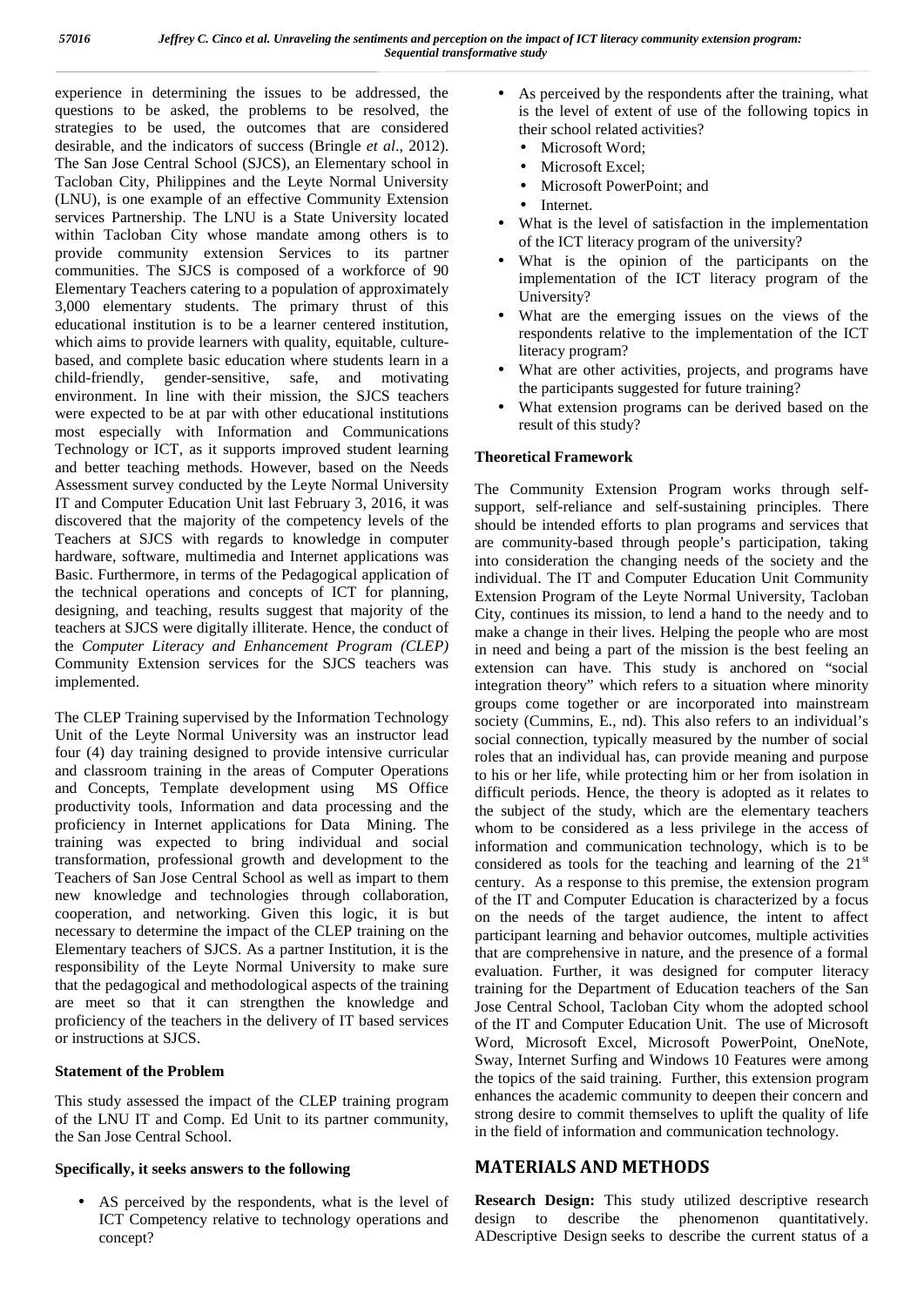variable or event. The researcher does not begin with a hypothesis, but typically develops one after the collected data. Data collection is mostly observational. Descriptive studies are aimed at finding out "what is," so observational, and survey methods are frequently used to collect descriptive data (Borg and Gall, 1989).

#### **Research Method**

The IT and Computer Education Unit of Leyte Normal University conducted an impact of the ICT Literacy Community Extension Program which focuses on the topics like word processing using Microsoft Word, Excel, PowerPoint, and the Internet. The researchers seek approval through a formal letter to the Principal of San Jose Central Elementary School, Tacloban City, Philippines. After the approval, the researchers distribute and collect the survey questionnaires from the teachers who attended the training as respondents of this impact study. Unanswered or blank questions were filled-up through aninformal interview in order to have more credible and reliable results. The total respondents of this study were 192. Furthermore, the survey questionnaire was composed of General Information about the respondent, such as Name (optional), age, gender (sex); A. Higher education qualification, B. Level of Computing, C. Length of Service (in years), D. Seminars/Trainings attended in ICT, educational technology, instructional development and the like, E. Access to the Internet, and F. Technology Resources.

#### **Treatment of Data**

In data processing using descriptive statistics, the researchers utilized frequency count, mean, and mean percentages as a statistical tool in order to provide a more justifiable and clear interpretation of the result.

#### **RESULT AND DISCUSSION**

AS perceived by the respondents, what is the level of ICT Competency relative to technology operations and concept?

**Table 1. Technology operations and concepts indicators**

|                  |      | Technology Operation and Concepts Indicator |
|------------------|------|---------------------------------------------|
| <b>Standards</b> | Mean | <b>Qualitative Description</b>              |
| S1               | 2.76 | Proficient                                  |
| S2               | 2.61 | Proficient                                  |
| S3               | 2.57 | <b>Basic</b>                                |

Table 1 illustrates the three different indicators on Technology Operations and Concepts. It shows that Standard 1 refers to the use of appropriate office and teaching productivity tools were the respondents placed themselves as proficient (mean  $= 2.76$ ). This implies that the respondents are competent in creating business letter, preparing presentations and tabulating information. While standard 2 refers to understanding and effectively utilize the net and network applications and resources, the respondents assessed themselves as proficient (mean = 2.61), this implies that the respondents are knowledgeable in connecting and accessing data on the WWW. Lastly, standard 3 Demonstrate knowledge and skills in information and data management. It indicates that the respondents have assessed themselves as basic (mean = 2.57). This implies that they have limited knowledge on how to look

and collect textual and non-textual information from online sources.

**Table 2. Software application tools used in school related activities**

| Application used in school related activities |      |                                |
|-----------------------------------------------|------|--------------------------------|
| Application                                   | Mean | <b>Qualitative Description</b> |
| MS Word                                       | 2.89 | Moderately Used                |
| MS Excel                                      | 2.53 | Moderately Used                |
| <b>MS</b> PowerPoint                          | 2.19 | Seldomly Used                  |
| Internet                                      | 2.61 | Moderately Used                |
| Grand Mean                                    | 2.51 | Moderately Used                |

Table 2 refers to the application tools that are employed by the respondents in their school related activities. Grounded on the above table which the respondents show competent skills in utilizing productivity tools. Among the productivity tools that the respondents utilized are MS Word (mean = 2.89) or moderately used, MS Excel (mean = 2.53) or moderately used same as the Internet (mean = 2.51) or moderately used. Respondents utilized MS PowerPoint (mean = 2.19) or seldom used. ICT role in teaching includes preparation of bills, teaching-learning materials, examinations and sourcing materials with students such uses helped to elucidate difficult concepts, save time, make learners active, and simplify teachers' work. ICT was used for preparing lessons, letters, timetables, and schemes of work, and for students' registration (Mwalongo, 2011).

**Table 3. Application of the skills learned**

| Application of Skills Learned in the CLEP training |           |            |  |  |
|----------------------------------------------------|-----------|------------|--|--|
| Learned Skills                                     | Frequency | Percentage |  |  |
| Comp. Grades                                       | 53        | 28%        |  |  |
| Instructional templates                            | 46        | 24%        |  |  |
| Teaching                                           | 49        | 26%        |  |  |
| Research                                           | 23        | 12%        |  |  |
| <b>Report Generation</b>                           | 17        | 9%         |  |  |
| Others                                             |           | 2%         |  |  |
| Total                                              | 192       | 100%       |  |  |

Table 3 shows the application of the skills learned during the conduct of the Computer Literacy Enhancement Program (CLEP). Nearly 192 respondents were able to utilize the computer training in different classroom activities. Which fifty-three or (28%) respondents used the skills in computing, grades, forty-nine or (26%) respondents applied computer training in their instruction. Other respondents used the training in making instructional templates (24%), research (23%), report generation (17%).The elements which were found to be most important to these teachers in their teaching were: making the lessons more interesting, easier, more fun for them and their pupils, more various, more motivating for the schoolchildren and more pleasurable. Additional more personal factors were improving the presentation of textiles, allowing greater access to computers for personal usage, granting more power to the teacher in the school, making the teacher more prestige, making the teachers' administration more efficient and providing professional support through the Internet. These findings hold implications for coaching other teachers to get regular users since as was discussed in section 2, many of the professional development courses focus on teachers acquiring basic IT skills. Our research has indicated that the perceived usefulness factors are probably every bit important to teachers, therefore professional courses should increase the preparation of teachers in the pedagogical issues if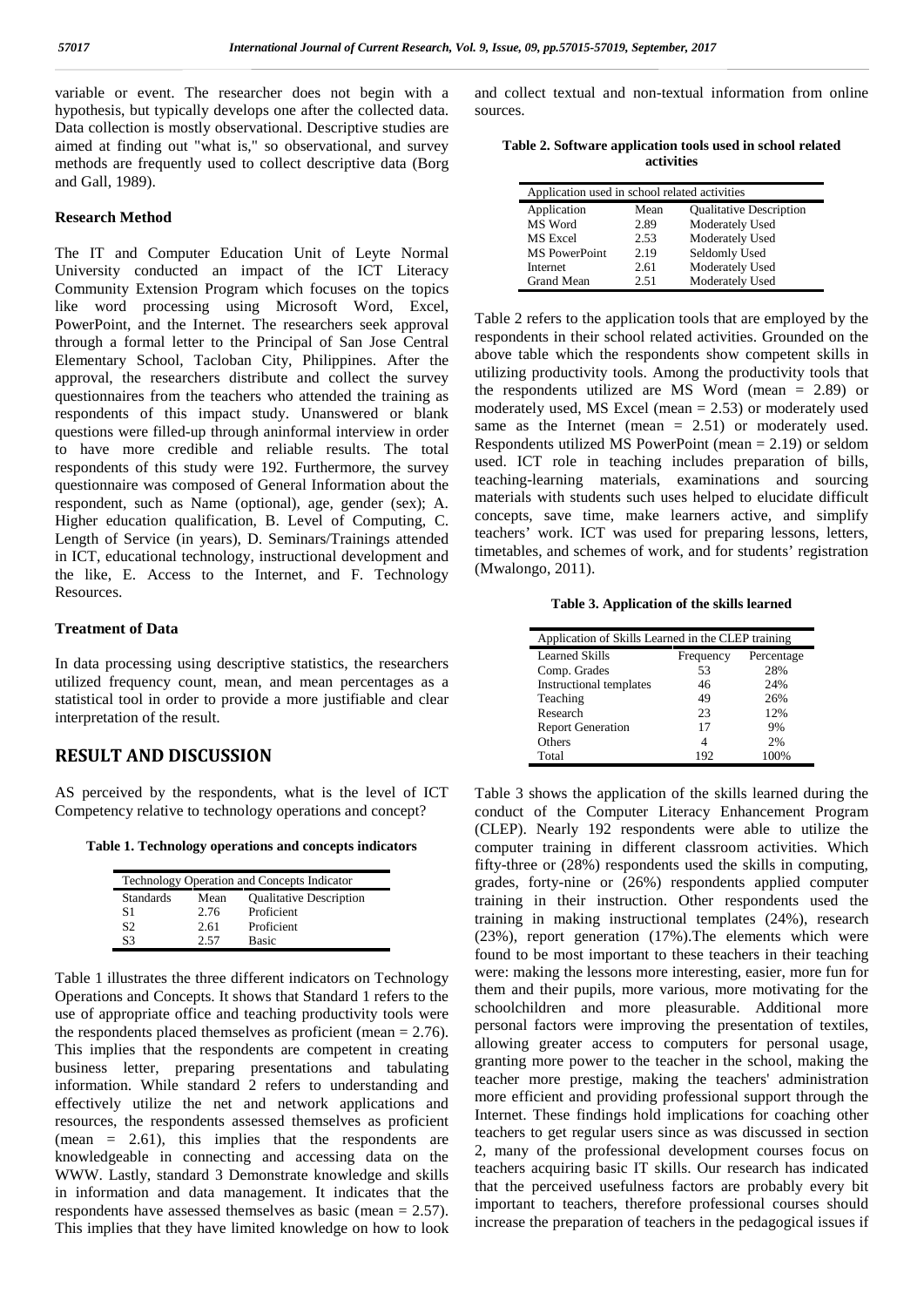teachers are to be convinced of the value of applying ICT in their instruction.

#### **Table 4. Implementation of the Computer Literacy Enhancement Program Activities**

|      | Level of Satisfaction on the Implementation of the ICT Extension Program | netw  |
|------|--------------------------------------------------------------------------|-------|
| Mean | <b>Qualitative Description</b>                                           | to e  |
| 2.53 | Satisfied                                                                | facto |

Table 4 presents the overall opinion of the respondents on the extension activities conducted by the IT/Comp Ed unit. It indicates that the respondents were satisfied (mean  $= 2.53$ ) in the implementation of the Computer Literacy Enhancement Program, which instructed the teachers how to integrate technology into their instruction. In increase to developing basic digital competence, the training helps expand and reinforce their social networks while imparting confidence in their ability to proceed on to study.ICT training can also help overcome language barriers, a significant element in finding employment (Garrido *et al*., 2010).

**Table 5. Future IT Training**

| Recommended IT Training or Seminars |           |            |
|-------------------------------------|-----------|------------|
| Training/Seminars                   | Frequency | Percentage |
| Graphics Design                     | 34        | 38%        |
| Webpage Design                      | 18        | 20%        |
| <b>ICT</b> Based research           | 13        | 14%        |
| Website Design using CMS            | 10        | 11%        |
| <b>Computer Hardware Servicing</b>  | 11        | 12%        |
| Others                              |           | 4%         |
| Total                               | 90        | 100%       |

Table 5 shows the recommended IT training that the respondents would like to avail.

## **ICT Literacy Program Emerging Issues**

## **Views on Activities, Projects, and Programs for the Future**

The IT/CompEd unit for several years has been conducting community extension program activities for the different adopted community to impart new knowledge and technologies through ICT collaboration, cooperation, and networking. And integrate technology into the teaching process to empower the learning environment of the students. The factors which were found to be most important to these teachers in their teaching were: making the lessons more interesting, easier, more fun for them and their pupils, more diverse, more motivating for the school children and more enjoyable (Cox, Cox, and Preston, 2000).

## **Respondents view on the implementation of the ICT literacy program**

**Respondent 1:** *The Computer Literacy Enhancement Program of the Leyte Normal University has been very helpful to teachers, especially those who have no Basic Computer Literacy Training since the advent of the K to 12 curricula. So much change came along with it. Using multimedia technologies in teaching became a trend, and teachers work became so much computer-dependent. Hence, the skills taught in the CLEP training have been very helpful to us.*

**Respondent 2:** *Computer Literacy Enhancement Program of the University is very helpful to us teachers who have poor knowledge in computer.*

**Respondent 3:** *It is a big help to all the teachers. We gain knowledge and skills even for a short period of time. But there is learning for us.*



**Figure 1. Emerging issues relative to the implementation of the ICT literacy training**

The suggested IT training is as follows Graphics Design (38%), Webpage Design (20%), ICT Based research (11%), Computer Hardware Servicing (12%). Other recommended training suggested by the respondents is making video clips with special effects, using an internet connection and apps for educational development using ICT, Movie maker, Microsoft Excel in Computation of grades. Benefits of ICT skills training do not limit to improve computer skills. Training often draws users into an environment where they develop nontechnical workplace skills (Sullivan *et al*., 2008).

**Respondent 4:** *The CLEP of the university is very much helpful for us. It makes our work easier, and we are exposed to the digital facilities.*

**Respondent 5:** *The implementation of the Computer Literacy Enhancement Program of the university is of great help to mentors like us in such a way that we can apply the skills and competencies learned in the different area of instruction in the school particularly our pupils as well as the community.*